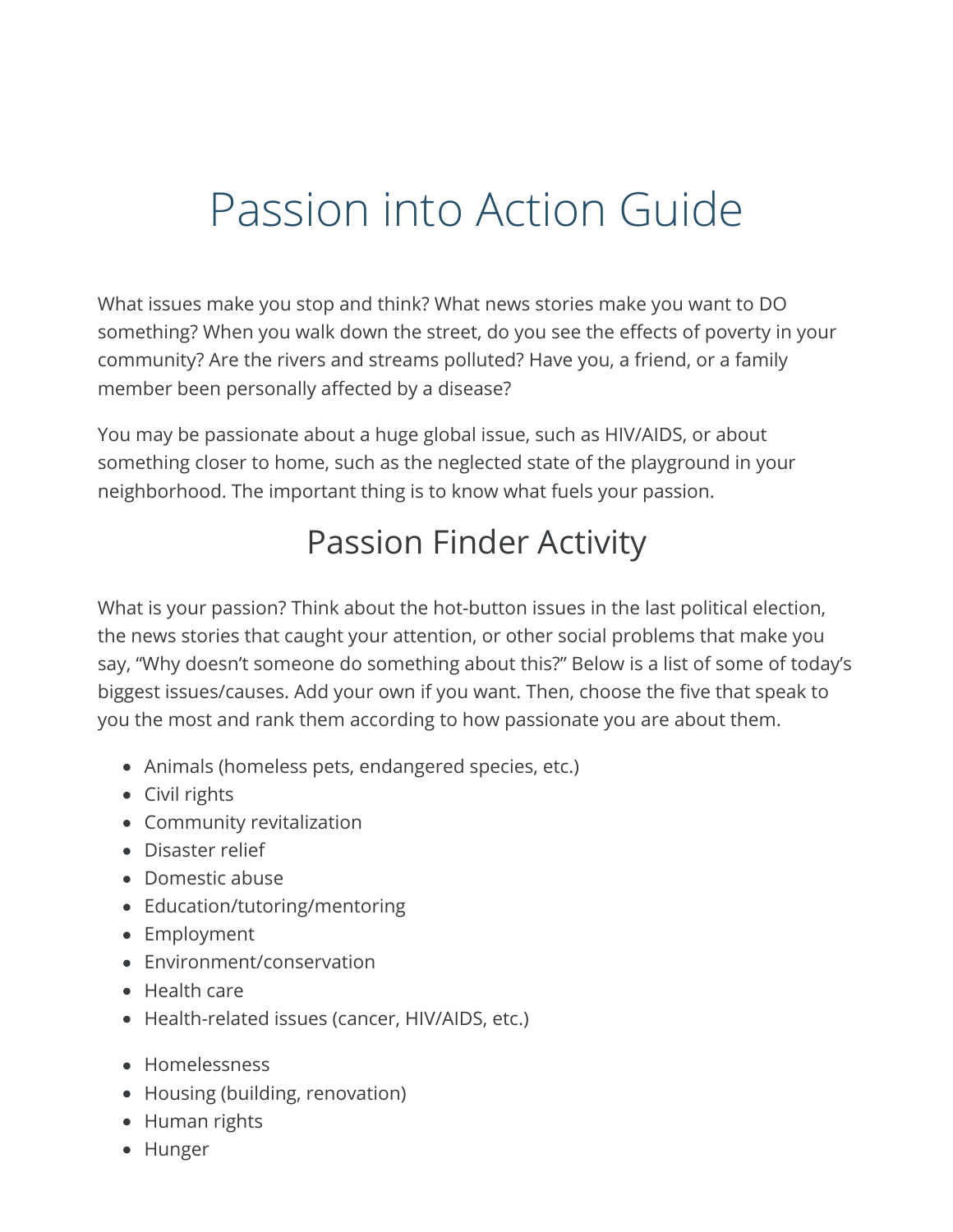- People with disabilities
- Poverty
- Racial wealth divide
- Recreation/sports
- Seniors
- Technology
- Women
- Youth

# Find Service Opportunities

How do you turn your passion – the issue that makes you want to DO something – into action that will change your community or the world?

First, find out what's already being done to address this issue. Is there's something going on locally where you can plug in? Maybe the PTA is planning a work day to revitalize the school building; the American Red Cross is collecting supplies for people affected by wildfires; or your neighborhood association is going to rake leaves for some elderly residents.

You can find a volunteer opportunity in your community or register a new project on [Engage](http://www.allforgood.org/), Points of Light's digital hub for volunteerism and community engagement.

Points of Light operates through a network of innovative volunteer-mobilizing organizations located in more than 250 cities across 37 countries. Together we are inspiring, equipping and mobilizing more people to use their time, talent, voice and money to create positive change in their communities. Find the [volunteer center](http://www.pointsoflight.org/global/our-network) closest to you.

### Decide How to Serve

You know what issues you are passionate about. You want to do something to help. But how do you decide on a service activity?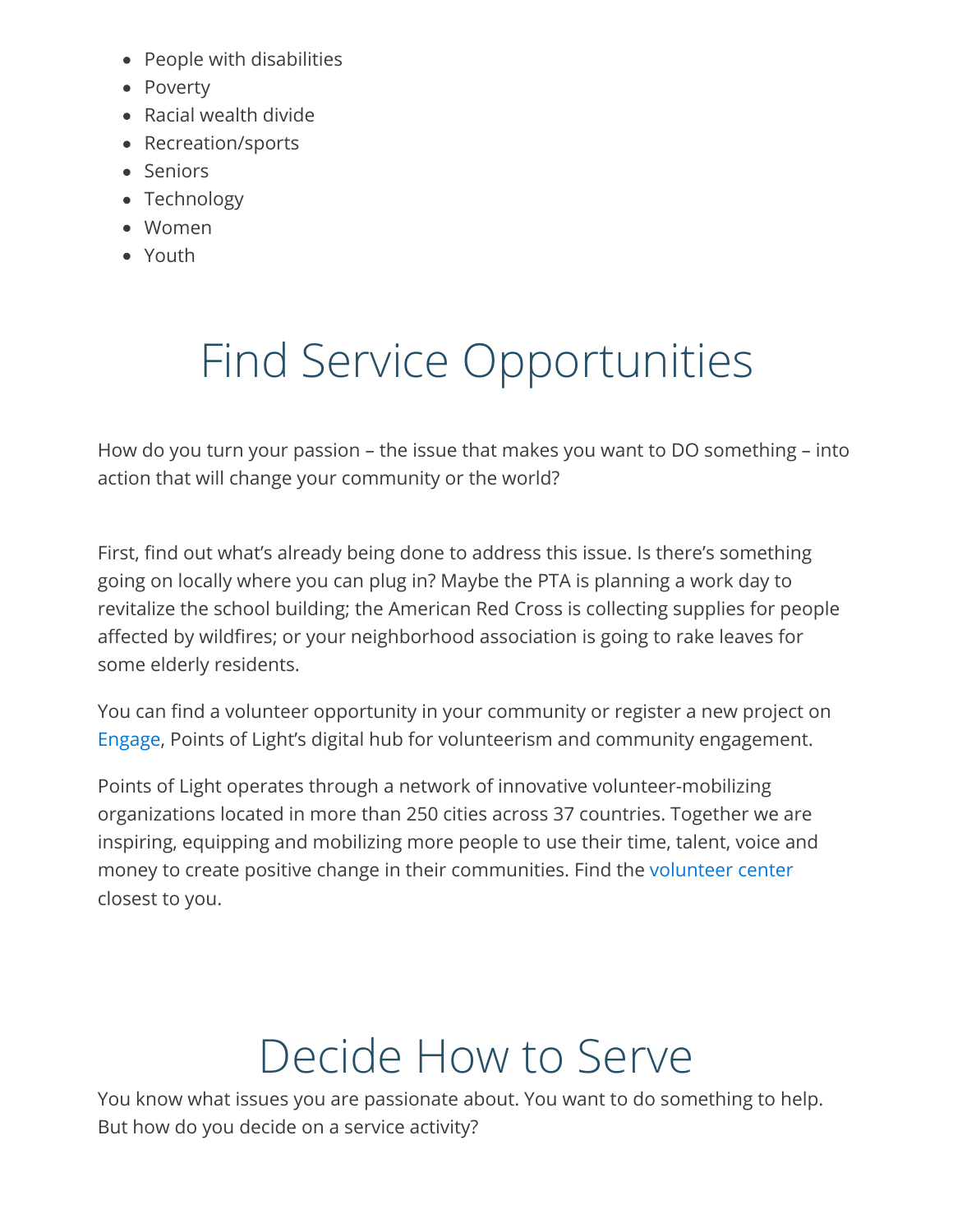Your service activity should be something you will enjoy doing. It's an opportunity to use your passion and skills to help others (or to develop your personal or professional skills), meet others, and make a difference in your community. Here are a few things to think about:

- 1. What do you most enjoy doing with/for others?
- 2. When you look back on this time in your life, what is something that will stick in your memory? Why?
- 3. What do you want to accomplish?
- 4. What kinds of service projects or activities would you like to do?
- 5. How much time do you have to devote to service?

### Create Opportunities to Serve

Working with an organization, school, or agency is a great way to plug into your community and do something that will make a real impact. Sometimes, though, all it takes is an idea, some motivation, and a few friends, family members, or even strangers working together.

Here are a few suggestions for service activities related to different issue areas.

- Animals Collect food and supplies for an animal shelter.
- Education Tutor children at a local school.
- Environment/conservation Clean up a neighborhood park.
- Homelessness Work with Habitat for Humanity to transform and revitalize a neighborhood.
- People with disabilities Help at a therapeutic riding stable.
- Seniors Start a visitation program at a nursing home or assisted living center.
- Women Begin a peer education program for at-risk young women.
- Raise awareness of an issue Host a Sunday Supper.

If you have personal or professional skills that you want to share with others, look for service opportunities where you can use them. Here are a few examples you might consider:

- Art Teach art classes at a community center.
- Computer science Build a website for a community organization or create a virtual mentoring program.
- English Write grants for a nonprofit organization or tutor children.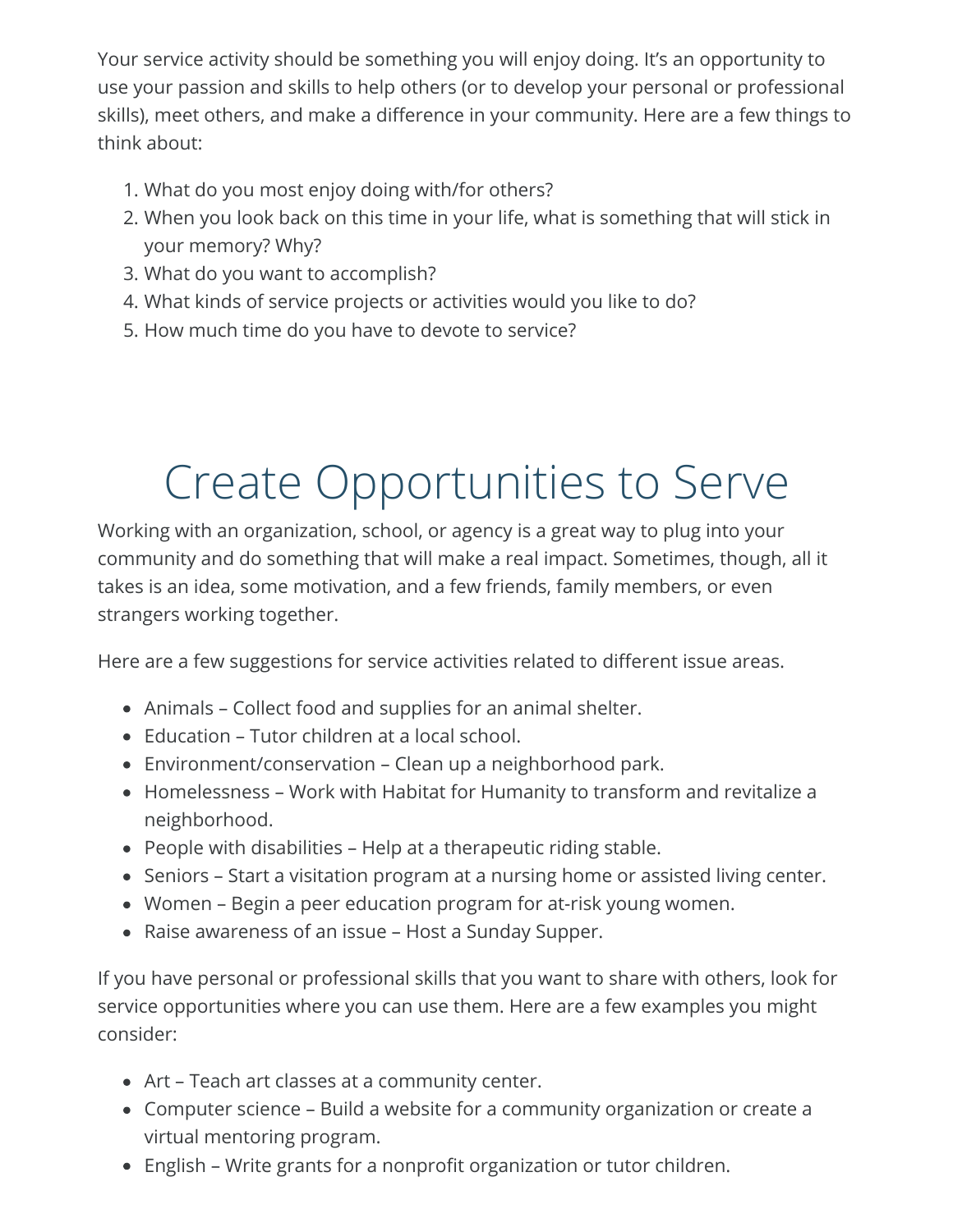- Journalism Publish a newsletter to support neighborhood initiatives or use your photography skills to raise awareness of local events.
- Landscape architecture Design landscaping for a senior center.

### Plan Service Activities

If you choose to create your own service activity, take time to write out your goals and plans. These questions can help guide your planning:

- 1. Passion issue:
- 2. Briefly describe your project or activity.
- 3. What is your goal? What do you hope to accomplish?
- 4. Where will you do the project or activity (e.g., the park, a local school, your home, etc.)?
- 5. What are the steps required to accomplish your goals? Be sure to think about prep work and any clean-up.
- 6. Will you engage other people in your activity? If so, who?
- 7. What will they do?
- 8. How will you recruit them?
- 9. Will you be partnering with an agency or organization? If so, which one(s)?
- 10. What is the role of the partner organization(s)?
- 11. What supplies do you need for your activity?
- 12. How will you get these supplies?
- 13. Do you need money or supplies from outside sources? If so, how will you secure what you need?

# Engage Others

Before you can begin recruiting supporters, you have to know who you need and what you want them to do. Map out a recruitment strategy – who, how, and when. (Note: The questions from "Plan Service Activities" can help with this.)

You can gain supporters and recruit volunteers in a variety of different ways. You can ask them one-on- one. You can post fliers and pass out brochures. You can visit classes or weekly meetings of the groups you want to involve. Don't forget social media,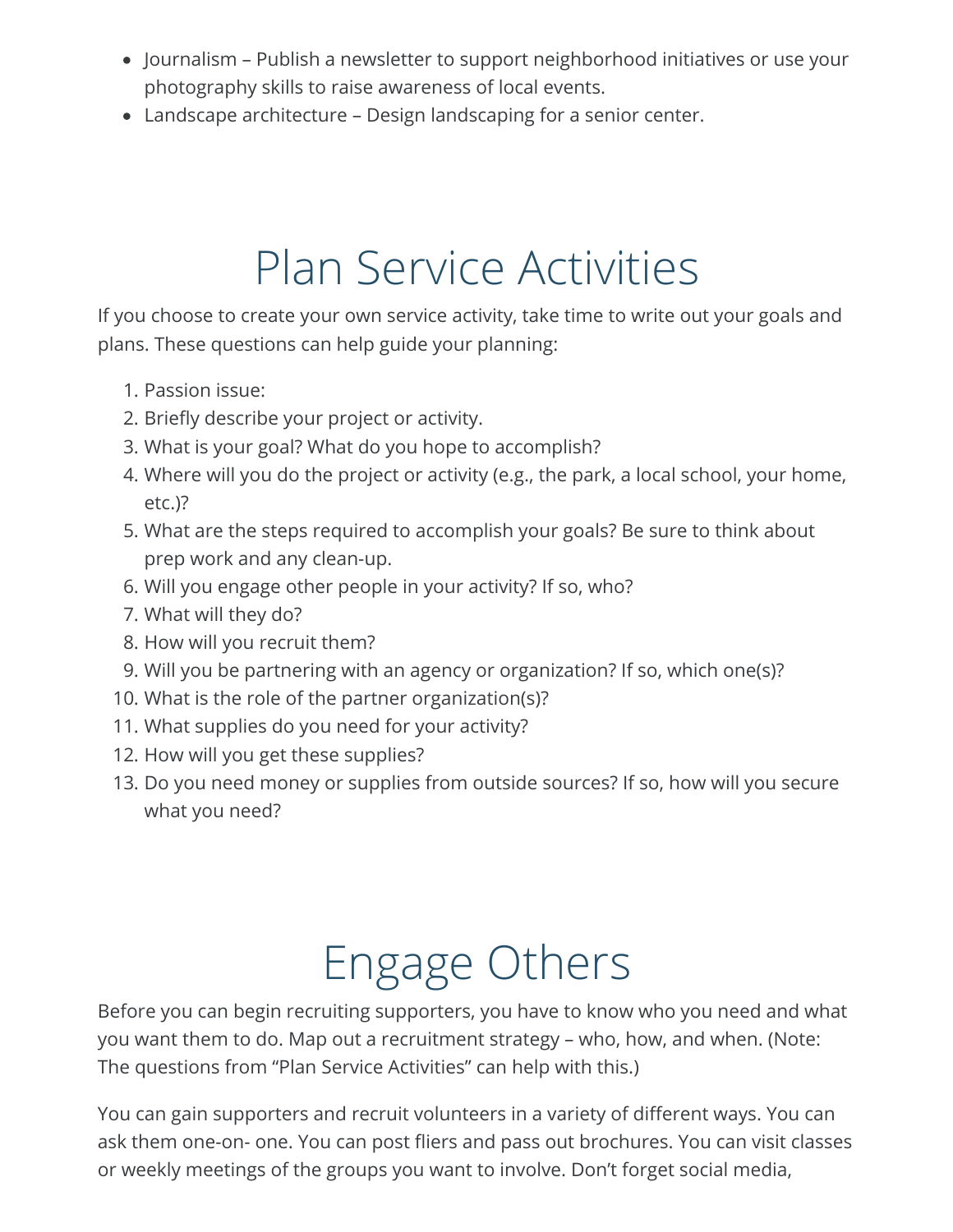newspaper or radio stations, bulletin boards, or blogs. Word-of-mouth is one of your best tools, so spread the message! Make sure your recruits know where to look to find out more information or to sign up for your event.

### Find Resources

Many service opportunities only require your time and passion. Sometimes, though, your project will require money or other resources to be successful. So how do you recruit partners and sponsors to support your passion?

Grants, gifts, and in-kind donations (supplies or equipment) are a great way to get support from individuals, corporations, and community organizations. Contact businesses or organizations that already have a connection to your issue area or that are known to support social causes. Use your contacts and don't be afraid to make new ones.

Develop a strategy for approaching people or businesses about donating money, services, or in-kind goods.

- Who are the right people to talk to?
- How can you appeal to their needs or wants and motivate them to partner with you?
- In a few sentences, how can you communicate why your project is important, the difference it will make in the community, your ability to achieve your goals, and how the donor can be part of the effort?
- Specifically outline what you need from them (e.g., funds to purchase a certain item, three hours of professional consulting, services such as printing, etc.)

Make connections that count! Here are some tips:

- Start with people you know (family, friends, neighbors, other students).
- Ask people you know to engage their friends to support your project.
- Talk personally with people to sell your project and get their support.
- Know what you need and ask people how they can contribute.
- Don't be afraid to tap people's emotions (happiness, anger, passion) to motivate them to get involved.
- Try creative outreach approaches, such as posting fliers or hosting outreach stations on college campuses and at local corner stores, bus stops, fast food spots or other informal gathering places.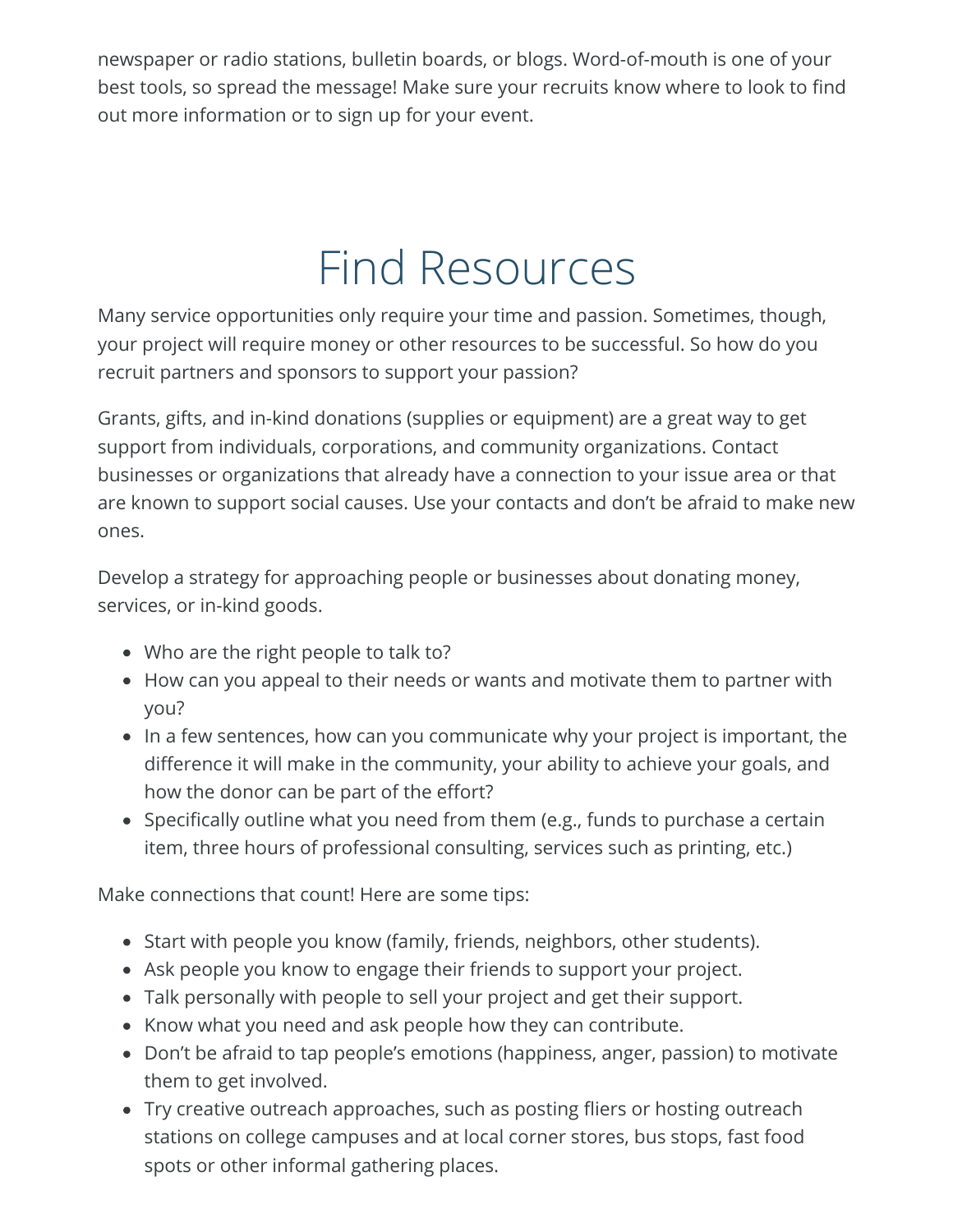### Budget

After you have secured the resources you need for your project, don't forget to create a budget – and stick to it. Budgeting isn't always easy, but with the right tools, it can be quick, easy and painless. From the beginning of the planning process, manage your budget carefully. It's important to watch your expenses and the funds you have available through sponsorship or fundraising.

Here are some basic steps to preparing a budget:

- 1. Assess your needs. Determine what funding you need.
- 2. Recognize what you have. List funding and other resources you have from grants, gifts, and donations, etc.
- 3. Create categories. Separate costs by category (e.g., supplies, foods/beverages, printed goods, communication costs, volunteer recognition items, etc.).
- 4. Stick to your budget. Track your income and expenses based on the categories. If your budget starts getting off track, try to find out where you are over-spending (or under-spending) and adjust accordingly.

## Manage Activity

Successful service projects have a good balance between logistics, time and people. As the leader, consider and coordinate these three elements carefully so you'll have a successful, productive activity.

- 1. Scheduling What is the flow for the project? Do you have enough time to get everything done?
- 2. Access to event site Will you be able to get into the service site and have access to things you need (such as water or restrooms)?
- 3. Registration How will you register volunteers? What is your process for greeting them and getting them assigned to the right tasks?
- 4. Weather and attire What should people wear? Do you have a back-up plan in case of rain?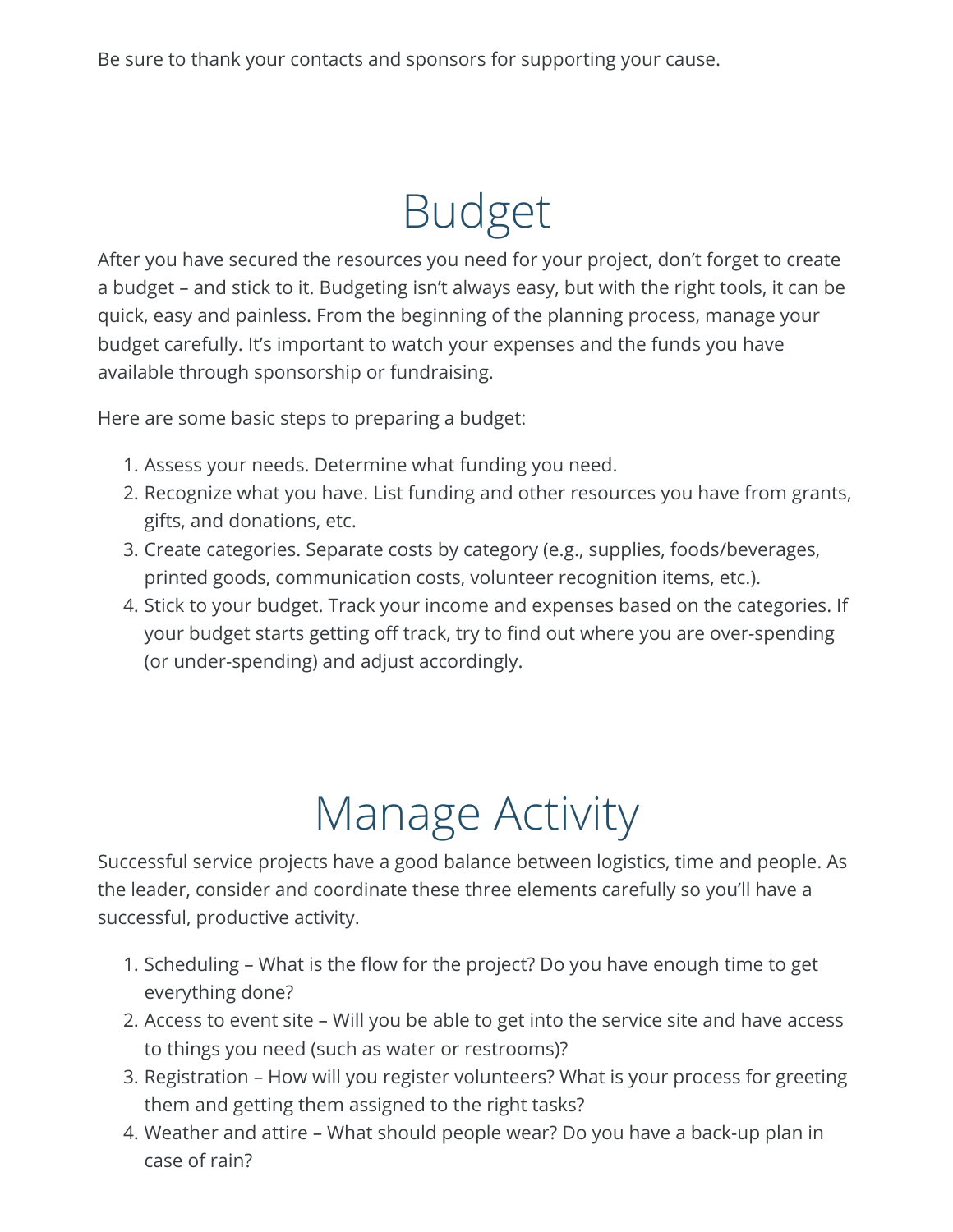- 5. Safety How will you ensure everyone is safe as they serve? Be sure to think about things like age requirements or accessibility for people with disabilities.
- 6. Food, beverages and breaks Are you providing food and beverages? Are breaks built into your schedule for the day?
- 7. Project wrap-up How will you end the activity? Are volunteers expected to help clean-up? How will you celebrate the service?
- 8. Time Establish a schedule (or run of show) for the project. This will help you manage the various details once on site. Do your best to keep things moving on time so that you accomplish the goals of the activity. Don't be afraid to adjust the work as needed; it's better to complete some of the tasks than to leave all of them half-finished. Volunteers will continue to feel motivated when they see progress, even if it's only part of the overall goal.
- 9. People You've engaged other volunteers who are motivated by the same passion issue as you. Keep people motivated as they serve. Make sure they understand the purpose of the project, the various tasks and individual responsibilities. You want them to have fun, get the job done, and feel appreciated for their work. Remember to recognize and thank your volunteers and supporters for their service.

Need some tactical help to make sure you haven't forgotten anything during your [project planning? Check out these handy checklists: Project Readiness Checklist and](#page-8-0) Day of Project Checklist.

## Tell Your Story

Before, during, and after you serve, take time to tell your story. What are you doing? Why? What's the impact or potential impact?

Publicity for your cause is essential. It can raise awareness of the issue, lead to possible community-generated solutions, boost support and sponsorship; and inspire people to take action.

You have lots of choices on how to publicize your message, including:

- Fliers, posters or banners
- Media campaigns
- Press releases
- Mass email distribution
- Online social networks, forums, and blogs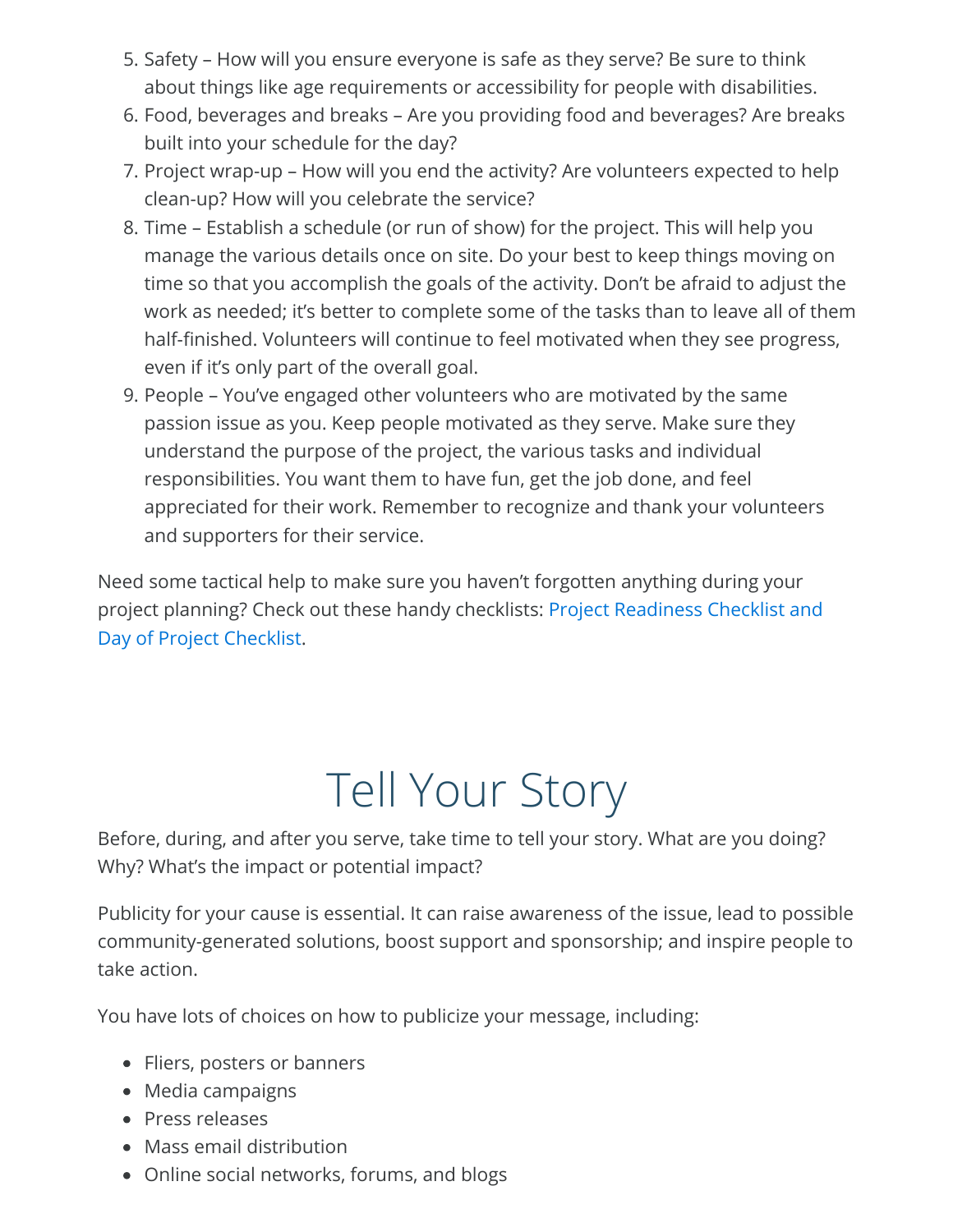Public announcements at local events

Make use of viral marketing, a technique that leverages people to spread a marketing message to others, creating potential for exponential growth in the message's exposure and influence. Consider these tips for using viral marketing to publicize your activities, gain support and secure resources:

- **Use word-of-mouth.** Once you have a core group of supporters, they will be your best resource for advertising and recruiting others. Think six degrees of separation: With a team of people talking about your cause and message, individuals can spread the word to many more people using their social networks than you can as one person.
- **Use more online and fewer printed materials.**Use online social networking services, such as Facebook, Twitter, Instagram and LinkedIn. Post blogs, videos, pictures and news updates as quick and effective marketing strategies. These online outlets facilitate 24-7 streams of communication and accessibility, which have notably increased civic mobilization and action.
- Highlight and connect the benefits of service to people's own motivations so they find personal value in engaging others.
- **Tap into existing networks** in the local area, such as neighborhood associations, college campuses, clubs, fraternities/sororities or community centers.

The viral nature of the web increases your ability to communicate quickly and effectively to thousands of people. By sharing information about something important to you through online social networks and content-rich media, such as blogs and videos, your messages are searchable, discoverable and can be seen by anyone using the internet.

As people actively respond to postings with their own questions, answers and opinions, your message can become self-sustaining thus increasing your chances for new and continued support. Your job is to start the conversation.

## Celebrate Service

Celebration is one of the most important parts of service. No matter how you serve – alone or in a group, with an agency or through a self-organized project, for a day or a year – you should always celebrate what you've accomplished.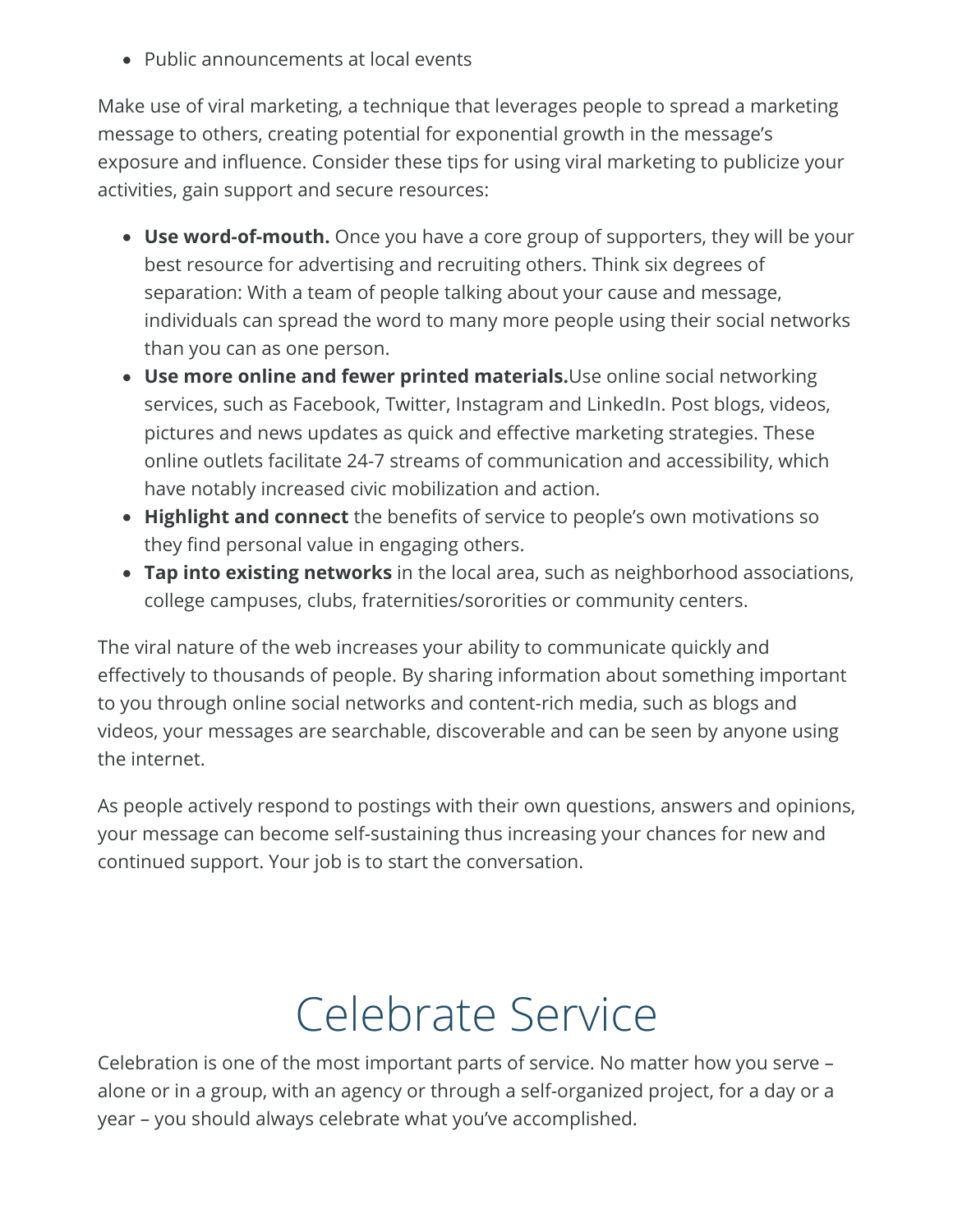Recognition is part of celebration. It's a chance to thank everyone who is involved in the service effort: volunteers, donors, agency staff, the community and others. They have invested time, energy, attention and resources to make the service successful. Say thanks!

Celebration and recognition can be something as simple as saying the words or sending an email, or it can be a party or a coffee hour or a bulletin board beside the freeway. What's important is the effort, making sure that people (you, too!) know their service is appreciated.

- 1. How do you like to be recognized and thanked?
- 2. What would be an appropriate way to celebrate the people who are serving with you?
- 3. How can you incorporate celebration throughout the service activity?

Consider nominating a volunteer you work with for Points of Light's Daily Point of Light Award. Whether it's a mom leading a homegrown disaster relief drive or an athlete wielding his celebrity for good instead of goods – a Daily Point of Light embraces the challenge of tackling a community need through volunteer service.

<span id="page-8-0"></span>Winners get formally recognized by Points of Light, a certificate signed by President George H. W. Bush – and a bit of the spotlight. [Nominate](https://www.pointsoflight.org/dailypointoflight/) a local hero today.

### Project Readiness Checklist

Use this checklist to make sure you're ready for your service project:

#### Scheduling

- $\Box$  Do you have a printed schedule for the event?
- $\Box$  Have you assigned volunteers to serve as task leaders to work with specific parts of the event?
- $\Box$  Has time been allotted for set up, breaks, lunch, clean-up, reflection and evaluation?
- $\Box$  Are volunteers aware of their scheduled volunteer time?

#### Access to event site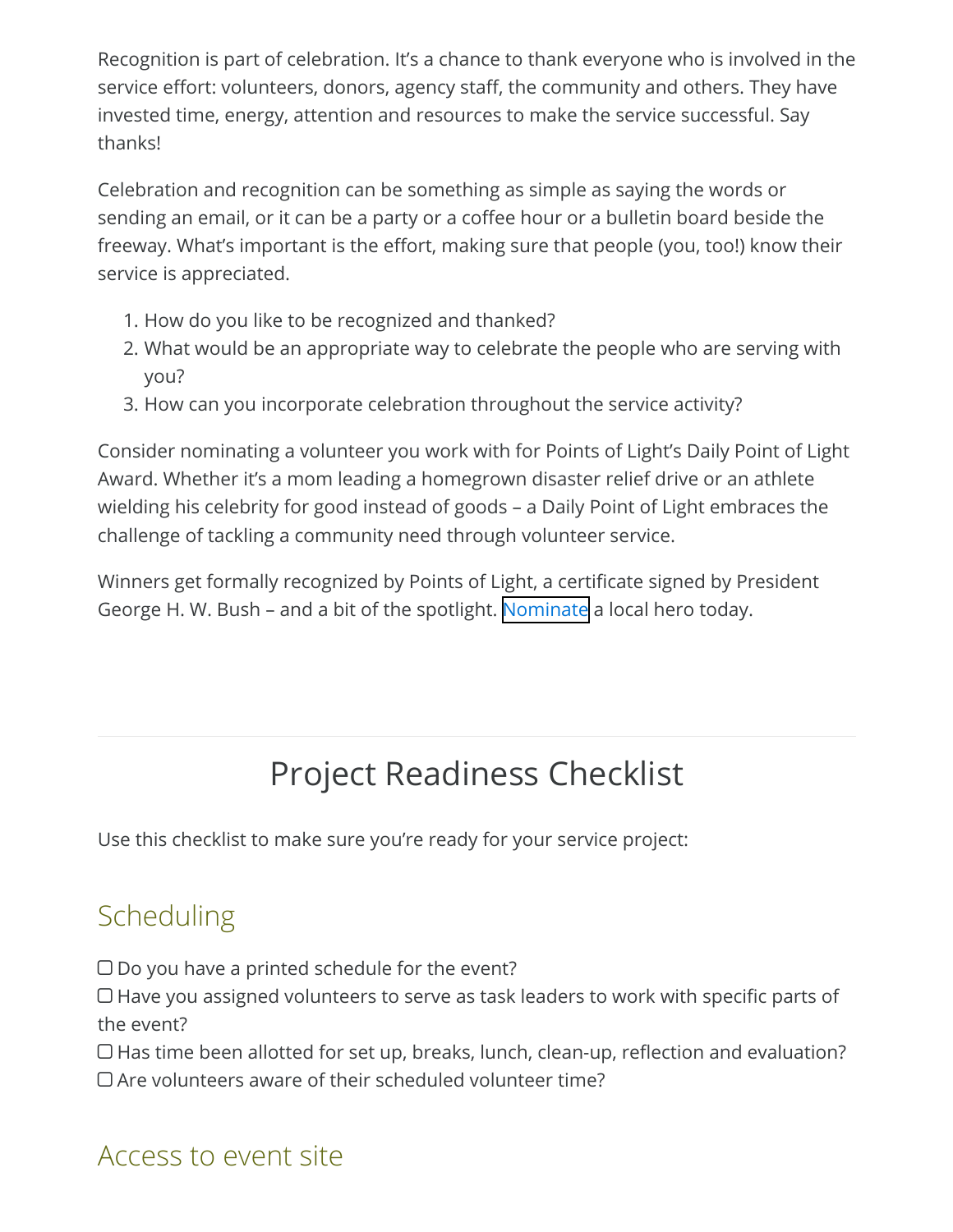- $\square$  Do volunteers have directions to the event?
- $\Box$  Is the project site accessible to people with disabilities?
- $\Box$  If the site is normally closed/secured, who will be available to provide access to the facilities?
- $\Box$  Is there a place where volunteers can put personal belongings?
- $\Box$  Do you know where volunteers should park?

 $\Box$  Do you have a way to tell volunteers where to park (signs, volunteers to direct traffic, etc.)?

#### Registration

- $\Box$  Has an area been designated for volunteer check-in?
- Have registration forms been created and printed?
- $\Box$  Do you have writing utensils?
- $\Box$  Do you have volunteer name tags?
- $\Box$  Do you have volunteers to manage registration?
- $\Box$  Have they been trained on how to sign-in volunteers?
- Do volunteers know whom to contact in case of a cancellation/emergency?

#### Weather and Attire

- $\Box$  Have you made contingency plans in the event of bad weather?
- $\Box$  Do volunteers know how to find out about a change in plans?
- $\Box$  Do you have a way to contact volunteers in case of an emergency?
- $\Box$  Do volunteers know how they should dress for the project?

### **Safety**

 $\Box$  Are there first-aid kits, a water station, phones, as well as volunteer safety accessories on-site?

 $\Box$  Are there any special safety concerns for the use of special tools/supplies being used?

- $\Box$  Do you have instructional handouts for any tools being utilized?
- $\Box$  Do you have a plan for monitoring the site if there are construction tools being used?
- $\Box$  Do you know how you can encourage everyone to be safe and have fun?

#### Food, Beverages and Breaks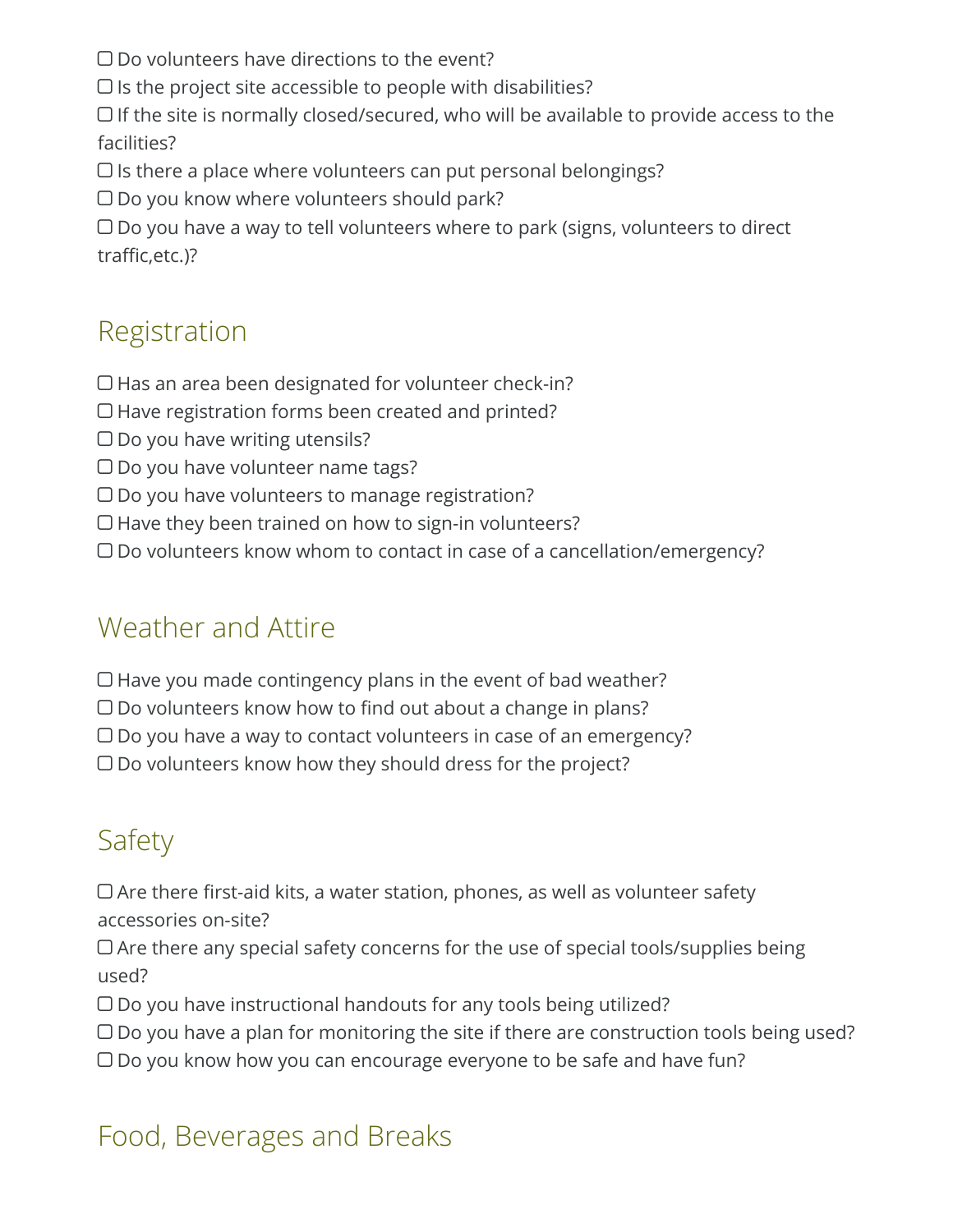$\Box$  Do you have a food/beverage station?

 $\Box$  Do you know if there is a specific place for volunteers to eat/drink or can it be anywhere on site?

- $\Box$  Do you have a volunteer who will help distribute the food and drinks?
- $\Box$  Do you have a plan to ensure that volunteers get a break?

 $\Box$  Do you have a volunteer who will monitor food/beverages and get more if necessary?

#### Project Wrap-up

- $\Box$  Do you have a plan for cleaning up the service site?
- $\Box$  Do you have trash bags and other clean-up supplies?
- $\Box$  Do you have a plan for celebrating the volunteers and their service?

### Day of Project Checklist

Here's a quick checklist to help you think through the project details and your role as the project manager.

#### Project Preparation

- □ Arrive early.
- Verify that all materials are ready and tasks are assigned.
- Organize tools and materials in the space where they will be used.
- $\Box$  Set up stations for registration, water, first aid, etc.
- Verify that facilities are open and available (restrooms, electricity, etc.).
- $\Box$  Set out trash containers for easy access throughout the site.
- $\Box$  Hang project signage.
- $\square$  Secure on-site storage, if necessary.
- Verify safety procedures, contingency plans, emergency call list, and other project details.

#### Volunteer Registration

- Welcome and register all volunteers.
- $\Box$  Have volunteers sign waiver of liability and/or photo release, if necessary.
- $\Box$  Distribute name tags for all volunteers and staff.